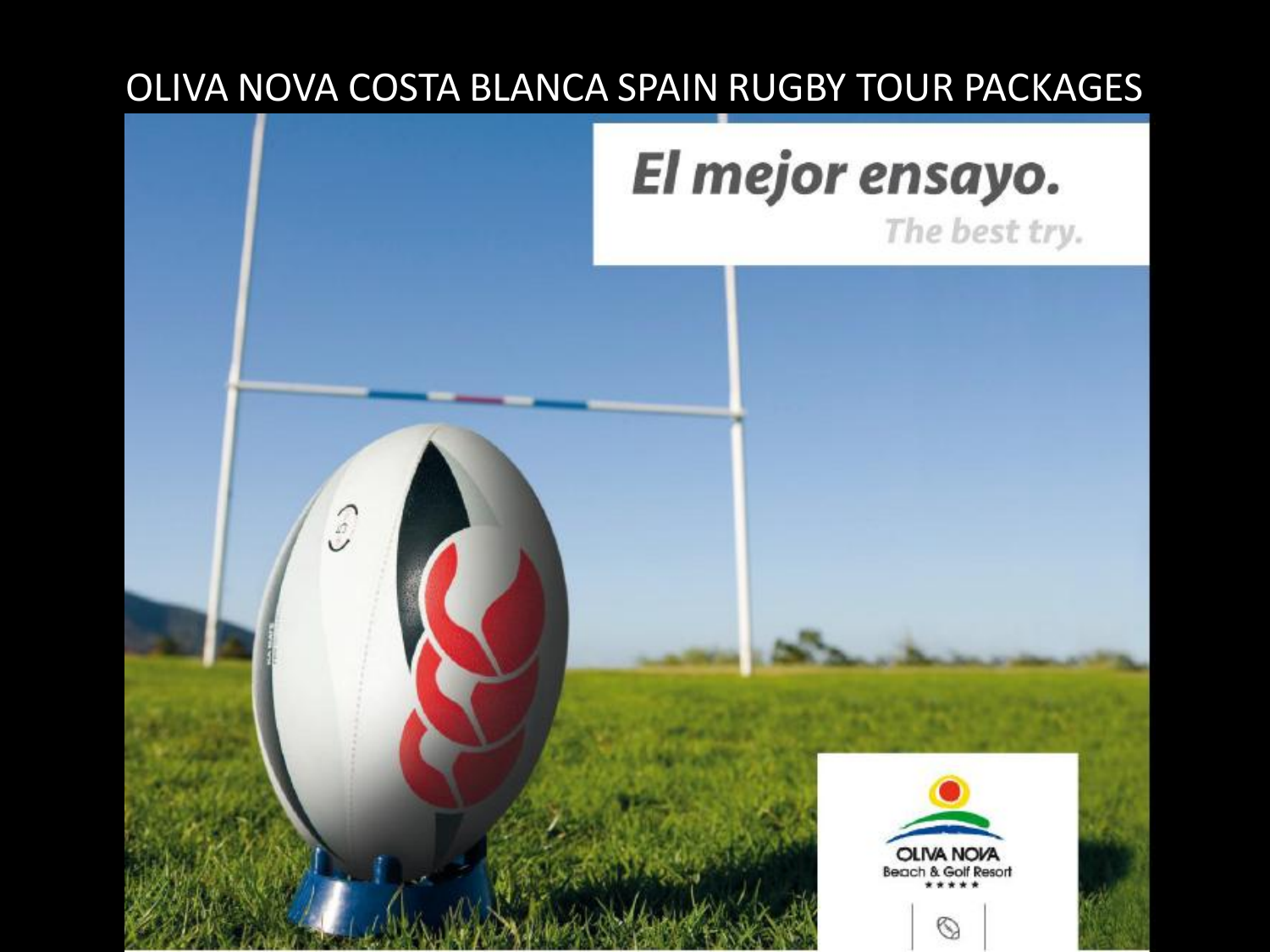## **SPORTS EUROPE AMATEUR RUGBY PACKAGE**

- *Accommodation in Double Deluxe type room*
- *Free upgrade for Coach and Sports Director*
- *Internet Wi-Fi in all rooms*
- *Full board "Pro Menu" with mineral water and two juices in a private dining room in buffet style (tea and coffee included)*
- *a. Breakfast*
- *b. Lunch*
- *c. Dinner*
- *Laundry service for two rugby kits per day*
- *Full size exclusive grass rugby pitch for two training sessions per day*
- *Access to High Performance Gym adjacent to the rugby pitch*
- *Changing room adjacent to the rugby pitch*
- *Mineral water during training sessions*
- *Ice during training sessions (10kgs)*
- *Access to the SPA*
- *Team meeting room with beamer and flipchart*
- *Airport transfer from/to Alicante or Valencia Airports*
- *Oliva Nova Sports Team Coordinator during the entire stay*
- *Price per person per day in double accommodation*
- *£ 99*
- *Supplement per person per day in single accommodation £20*
- **Prices for Extra Services not included**